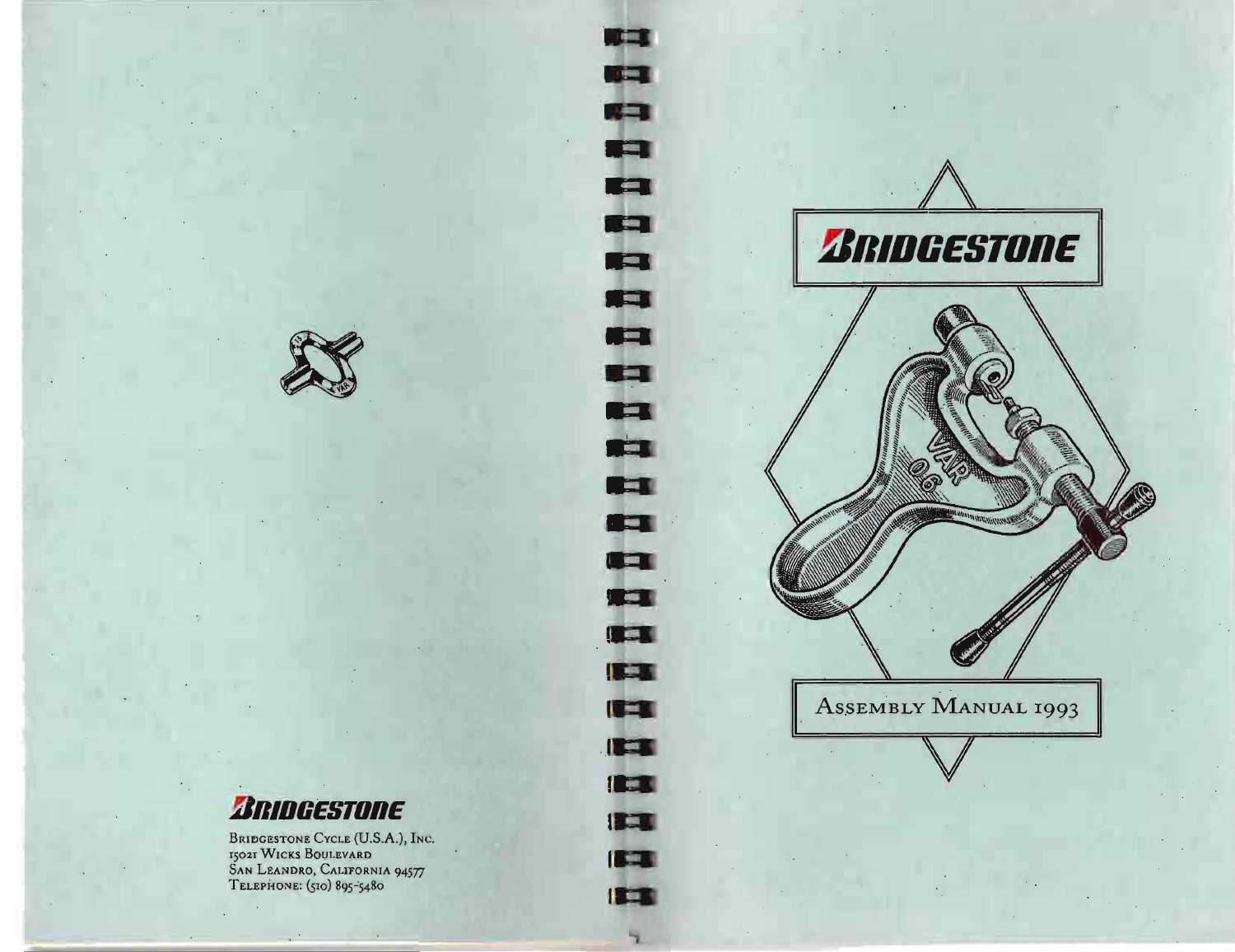

I ET

IE

l ta

IE

**INTRODUCTION** 

Bridgestone bikes are a little different from other brands. This manual is intended to supplement your own shop assembly guidelines and help you focus on the small but important details that, with your care, will make your Bridgestone bikes ride and feel better from the first test ride.

In addition to set-up tips, we have included a lot of space for your notes. We urge you to customize this manual to your personal or shop style and to compare notes with your fellow mechanics. We also recommend that you read the other publications on Bridgestone bikes: the point-of-purchase consumer brochures, thc retail manuals written for your colleagues in the sales department, and, of course, the 1993 Bridgestone Bicycle Catalogue.

But don't stop there. Let us know what you think of this manual. If you discover an essential assembly procedure that we may have overlooked, please get on the phone or the fax and let us know. We want to share useful information with all our dealers.

Thanks for reading.

*Front and back cover illustrations of chain tool and spoke wrench courtesy of Var. Illustrator: Daniel Rebour*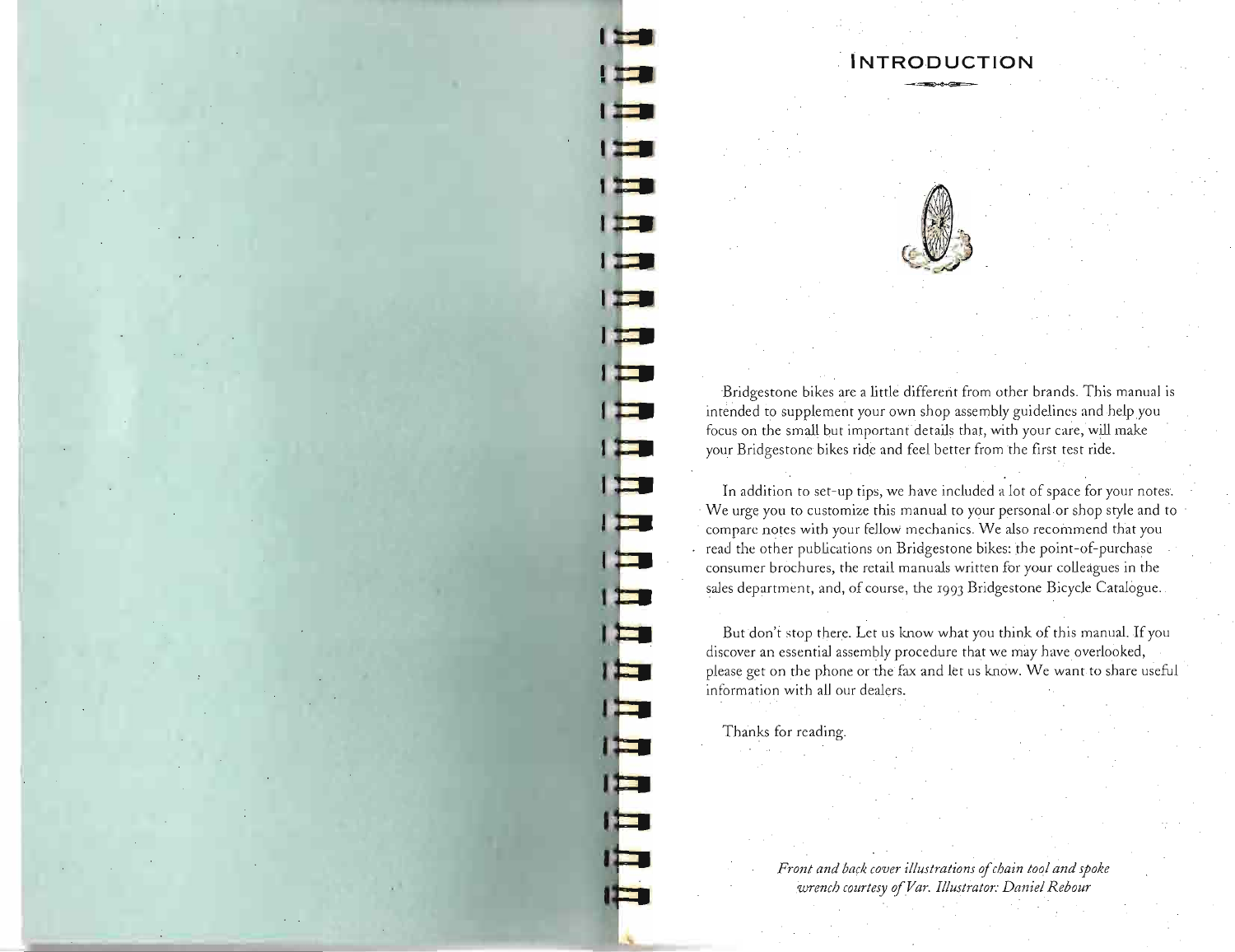## **SET-UP TIPS FOR ALL MODELS**



*Some set-up tips apply to all Bridgestone models. We've listed them below. The "Notes" page at the right is open for yom· own general set-up guideiines.* 

#### *L<sub>3</sub>* SADDLE AND STEM HEIGHT

The saddle should be level. Its height depends on the size of the bike- $$ smaller sizes tend to show less seatpost. Proper stem height also depends on the size of the bike and other elusive factors. Just make sure the stem and seatpost are inserted safely below the max-height line.

#### **t.\_** CRANK-ARM TIGHTENING

When you're re-installing crank arms after adjusting the bottom bracket, tighten the left arm first. Tightening the right one last will help the chainrings run "truer" (less risk of wobble).

#### **LE SPOKE TENSION**

Pre-stress the spokes, then re-tighten them (don't forget to re-true the wheel). We prefer the "screwdriver-handle method." To do this, stick the handle of a screwdriver (or use a QuickStik) between the spoke crossings closest to the hub flange (not counting the ones that cross on the flange). Push down hard, toward the hub. This "sets" the outer spoke bend so that when you re-tension the spokes, the wheels will stay truer longer. Do this with all new wheels.

### **NOTES**

 $\frac{1}{2}$ 

 $\sqrt{2\pi}$ 

**Radio** 

**Dett** 

**The Co** 

 $~\cdot$   $~\cdot$   $~\cdot$ 

--

**PEN** 

**PARTS** 

 $\blacksquare$ 

**.......** ~

**ROLL** 

**• .L** ..

**• I r** 

**• •** 

**. <sup>11</sup>** -**. ::L**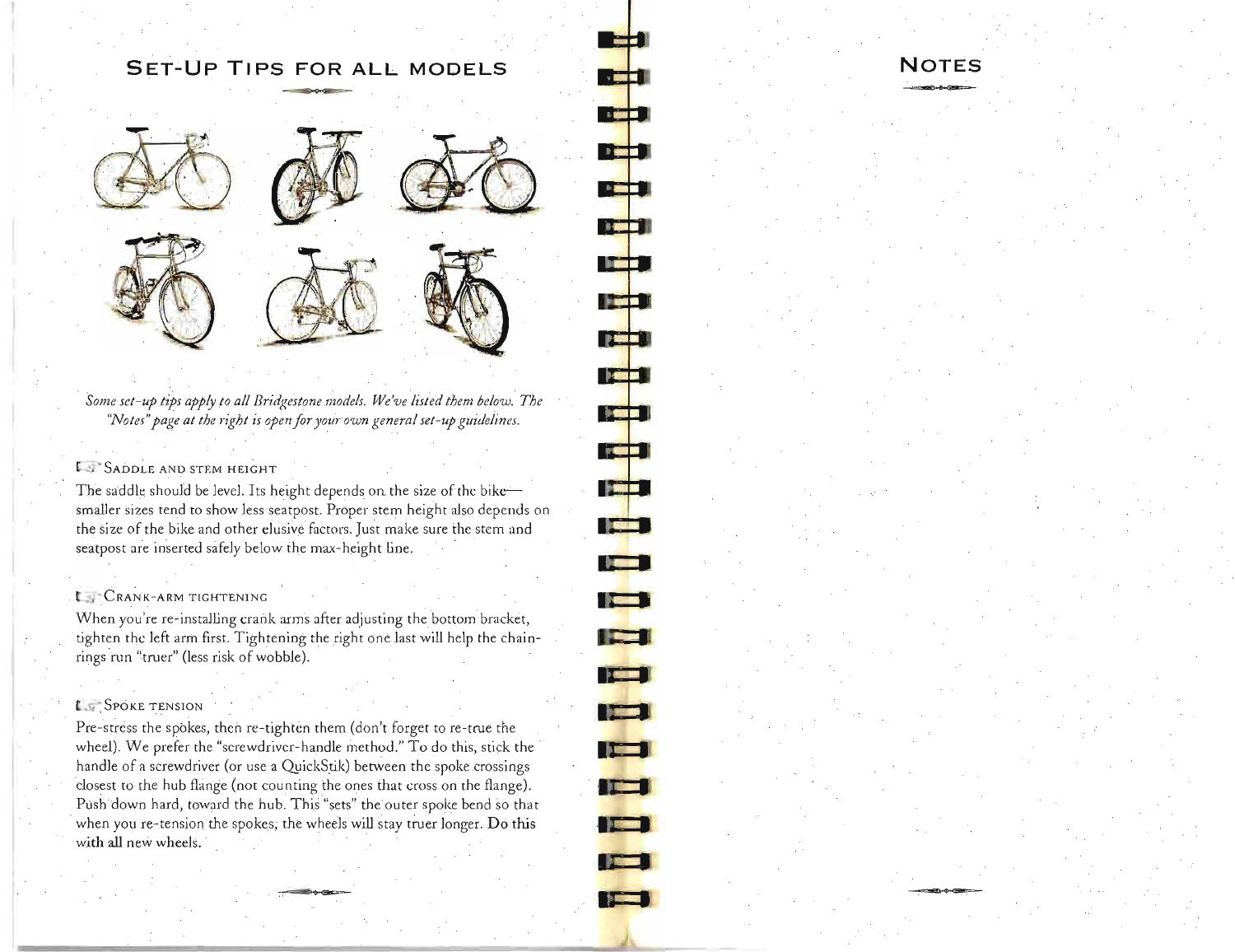# SET-UP TIPS, RB-1, RB-2



#### I PLEASE DON'T FILE OFF THE DROPOUT EYELETS!

For the first time ever, we've put single eyelets on the dropouts. Racing snobs scoff, but this harmless addition lets you mount racks or fenders. Give consumers the choice. (It used to be that all race bikes were this practical).

#### $\mathfrak{c}$  HANDLEBAR ADJUSTMENT

The handlebars should be angled down very slightly, so that an imaginary line from the lower portion of the drops intersects the seatstays between the rear brake and seat cluster.

#### **F** PEDALS

The RB-1/8 comes with Shimano Ultegra clipless pedals. No problem setting these up; just be sure to save the cleats in case the customer does not already have Look-compatible shoes. The RB-1/7 comes with MKS aluminum track pedals. Be sure to use the stock Christophe steel toe clips and MKs laminated leather toe straps.

**PERSONAL** 

**TEMP** 

الأكا

**THE REAL** 

**FOR 18** 

 $\sqrt{2}$ 

**STAR** 

 $\frac{1}{2}$ 

الأكل

 $\frac{1}{2}$ 

 $\frac{1}{2}$ 

<u> Jest II</u>

**TABLE** 

**TELE** 1

**TET 1** 

**The Pill** 

**The Exp** 

IEEN

**PERSONAL PROPERTY**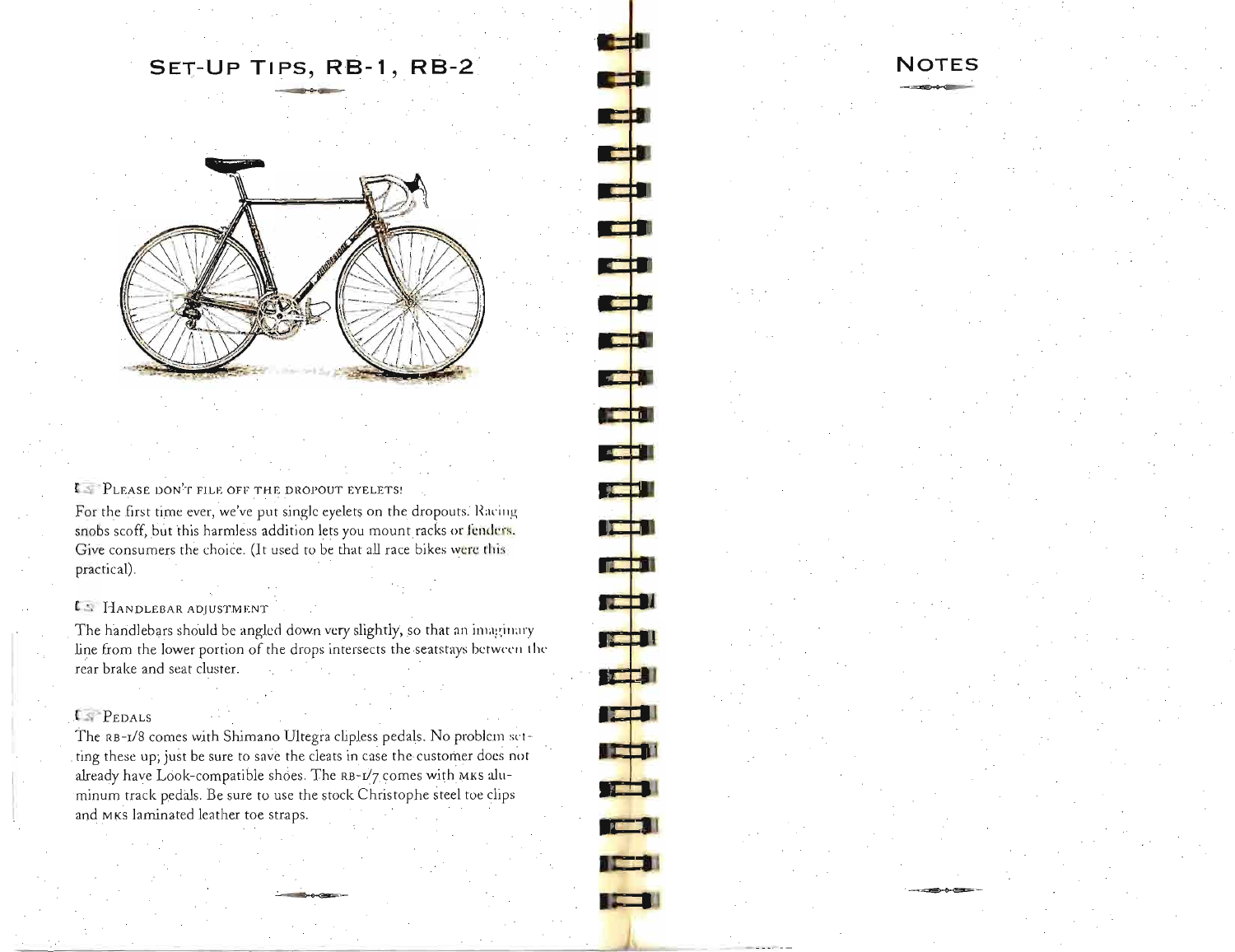# **SET-UP TIPS, XO-1**



Flip the bars over. Someone goofed at the factory. Sorry.

#### L BRAKE LEVERS Mount the brake levers so the rubber tips are 12cm apart and the rubber tips are 12cm apart and the levers are 12cm apart and the levers are 12cm apart and the levers are 12cm apart and the levers are 12cm apart and 12cm a

. Mount the brake levers so the rubber tips are iv

#### $\mathbb{S}^{\pi}$ Bar padding padding padding padding padding portion of the bar  $\mathbb{S}^{\pi}$

t .. <)" · BAR PADDlNG

onsider adding padding, either on top of the rearmost portion of the bar or inside the curve, or both. We've never found additional padding necessary, but if someone wants it, the green "leaves of banana" that come in the box are insufficient. Use light closed-cell foam or halved mountain bike grips. Tape over the padding and see if anyone even notices. One way to customize your Moustache Handlebars is to take this tip from a guy in Florida: Cut short, two-inch sections of  $\mathsf{Pvc}$  pipe in half and fit. and tape them in the large radius of the Moustache Handlebar. This is a great tip for those who like Modolo-style comfort without the unattractive Modolo-style flat spot.

--' HANDLEBAR ANGLE

**E.** Handlebar angle Hile there it here there is an interest the rearmost portion to be either dead flat or angled slightly down.

# **MORE SUGGESTIONS FOR THE XO-1**



#### FINE~TUNING

*Because the XO-J isnol a conventional bilee, there are a Jew details that XO-1* is not a conventional bike, there are a few deta

#### PROBLEM

PROBLEM

#### SOLUTION

SOLUTI ON

# **KIDER'S KNEES HIT DUMMY LEVERS**

RtI)}: R WA NTS LOWER GEARI N G

# RIDER WANTS LOWER GEARING<br>THAN THE STOCK 38 X 28 OFFERS

Remove them, saving 8.4 ounces, emove them, saving 8.4 ounces, or take out the metal stub (use a zmm Allen key) and saw it off.<br>We mention this in the catalogue.

Add a third chainring and change dd a third chainring and change the rear cluster to a  $13-30$  or  $13-32$ . Install a 121.5mm spindle and a<br>long-cage front and rear derailleur. For best shifting, try to keep the chainring spread to no more than 22t. (A Ritchey crank<br>will work on a 119mm spindle.)

#### RIDER NEEDS A DIFFERENT STEM LENGTH OR HEIGHT

R I DER NEEDS A DIFFER ENT STEMMEN ENT STEMME

**m:;::Il** 

E 11

**DE DI** 

**CES**I

E

الإص

**CEED!** 

**CELL** 

n the case of a lower stem, no problem: Just use a high-quality road stem with a 26mm bore diameter. If your customer needs a taller or shorter stem, you don't have many choices, since most taller stems are bored for 25.4mm bars, and we can't officially recommend the simple, obvious<br>solution: stretching.

In the case of a lower stem, note that  $\mathcal{O}(n)$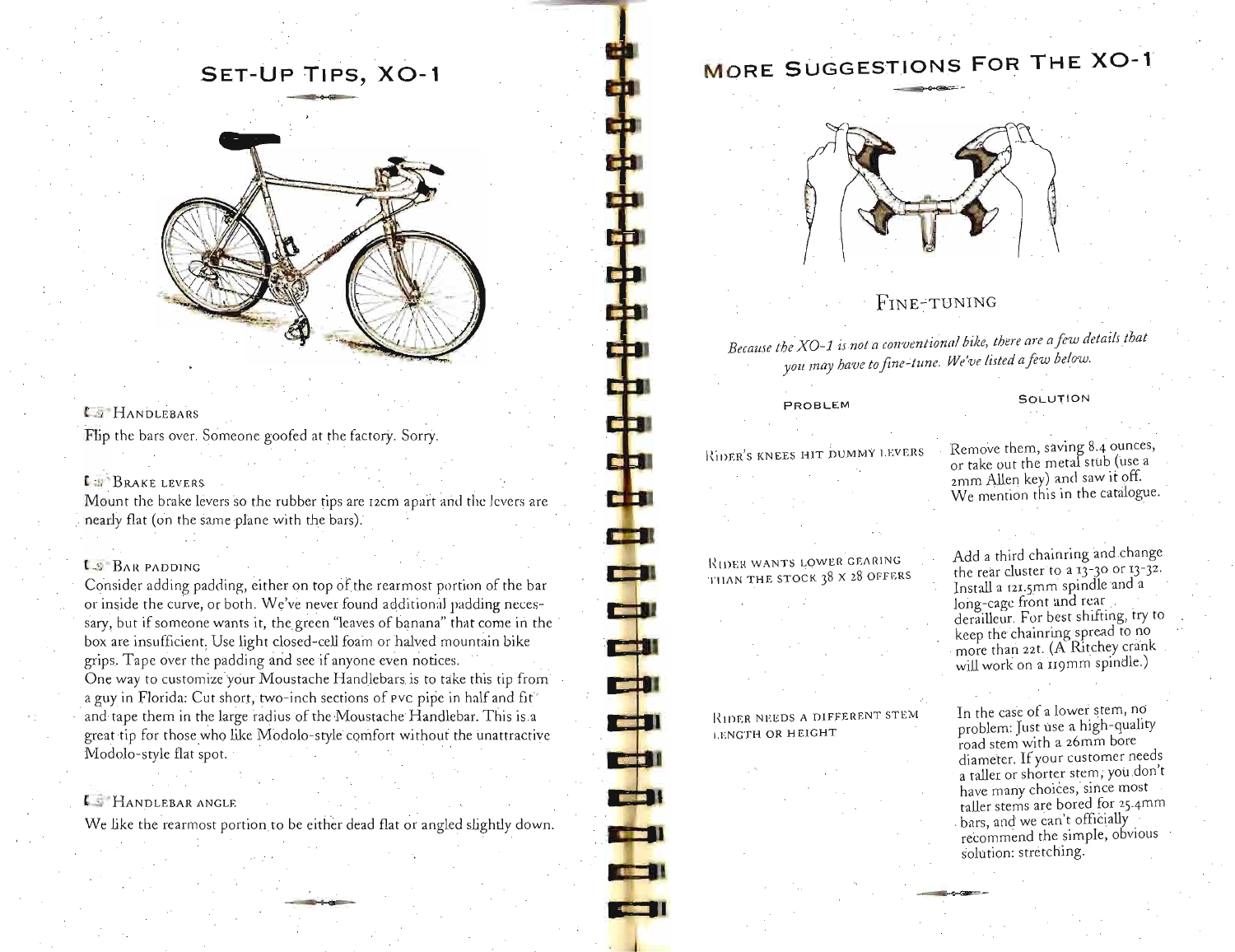**SET-UP T1PS,XO-2** 

#### L<sub>2</sub> NITTO BARS

Cut 15 to 20mm off the Nitto handlebars. The "retrieve" portion of the drop is a bit long for use with bar-end shifters.

#### **L.** MOUSTACHE BARS

If the rider wants Moustache Handlebars, use the same ones as on the  $xo-1$ . The xo-3's version of the Moustache bars won't accept bar-end shifters. The xo-2's stem has a 25.4mm clamp diameter, and the Moustache bars are 26.0, so it's best to switch to a stem with a 26mm clamp diameter, too. Although "stretching" the stem would also work, we can't officially recommend it here.

### 1; 1' TIRES

Consider setting a model up with different tires-something radically different from the stock Ritchey 1.4-inch slick. Get some 1.1 -inch Ritchey Crossbite tires, or any i.9-inch knobby. Remember how a simple change of tires dramatically extends the bike's range. Show this!

### **NOTES**

 $\overline{a}$ 

**TET** 

CIL

**TED** 

r p

**TELE** 

<u>rei</u>

 $\sqrt{2}$ 

**TELEVISION**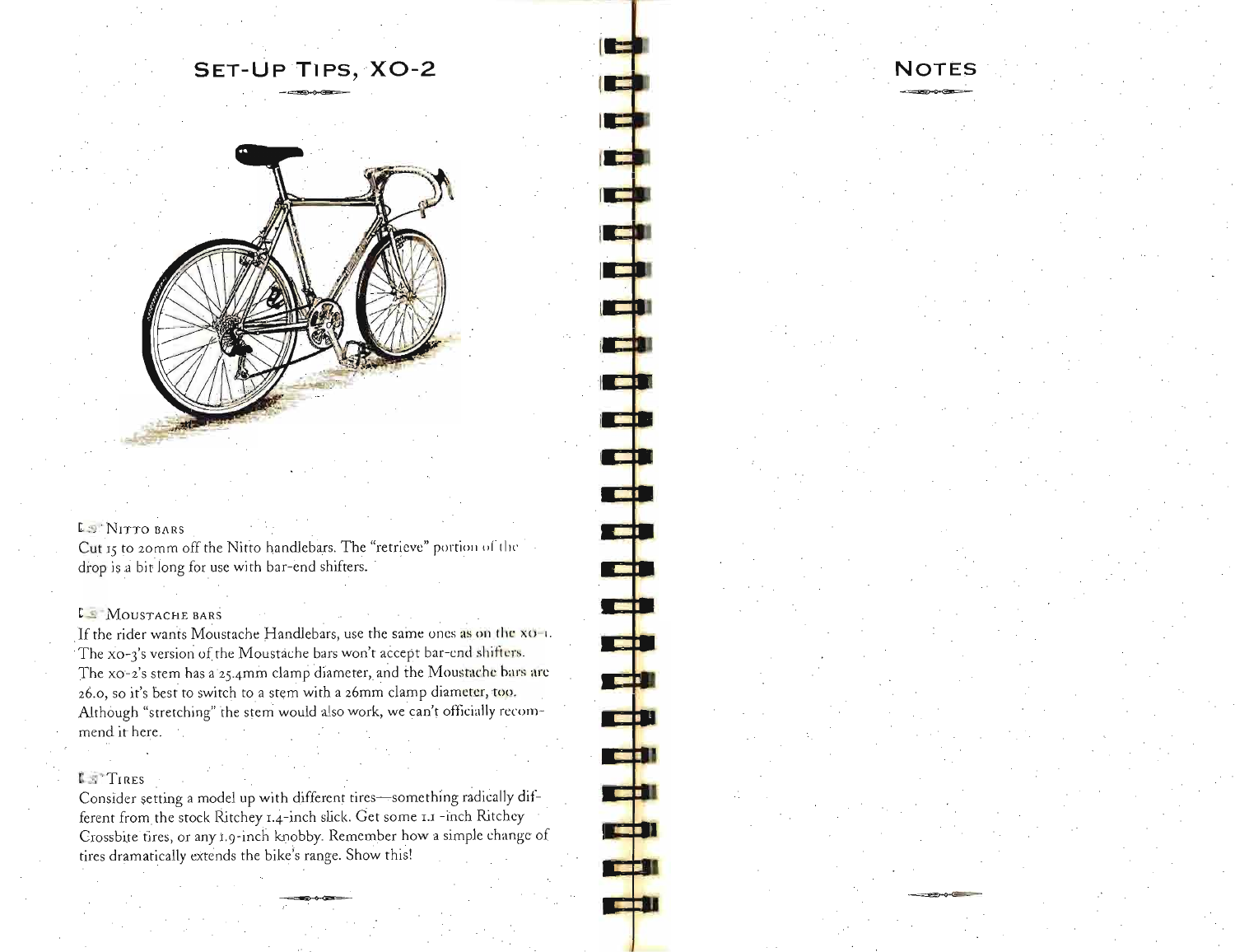

里

بص

**Read** 

**REGISTER** 

**COLOR** 

**THE R** 

**TER** 

**CD** 

 $\Rightarrow$ 

¢

 $\overline{\phantom{a}}$ 

**THE** 

**TEED** 

لبق

**COLOR** 

### $\mathbf{L}$  GRIPS

Cut off romm or so of grip and scooch everything back (toward the grip). This creates more room for the hands in the forward curve of the bar.

#### **C** SHIFTERS

Mount the shifters almost vertically, and mount the brake levers on the side ("side-mounts").

#### **IS DUMMY LEVERS OR BAR ENDS**

Position the dummy levers so that the rubber tips are about 12cm apart and the levers are just about flat (horizontal), on the same plane with the bars. Consider installing bar ends to add a forward aero position.

#### L S'CABLE FERRULE

Did you toss the plastic front brake cable ferrule and use the metal one? Do! (We supplied a replacement.)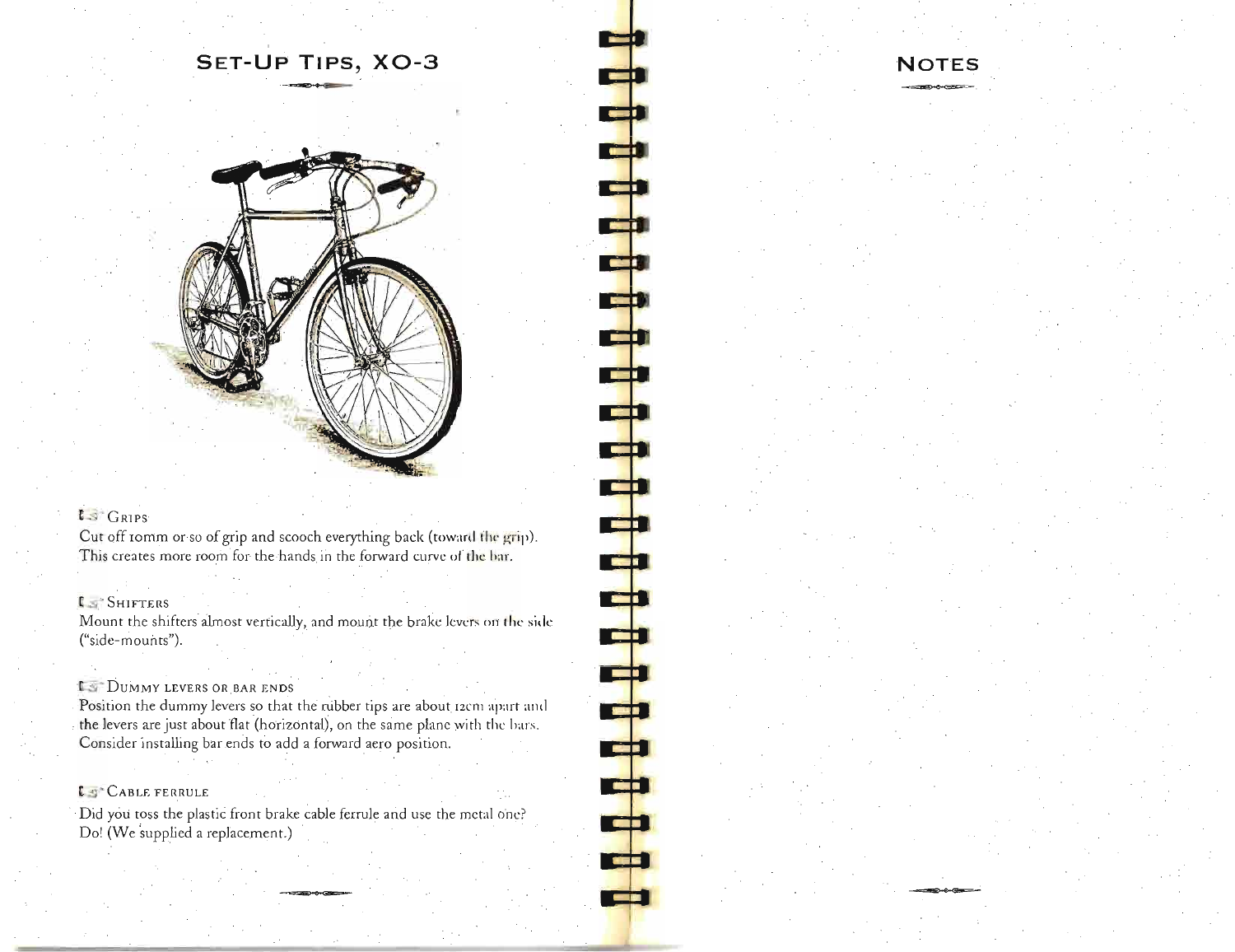# **SET-UP TIPS, XO-4**

**...** ...... **••** - **NOTES** 

- <sup>~</sup>

-,- **-.** --

- --

**COLOR** 

<u>ran</u>

المتباري

م <mark>ہے</mark>

**TEMP** 

~

**TEST** 

**KET** 

**The Co** 

**The Common** 

**- ->-- -**

•



#### C *;'-ci* GRIPS

Cut off romm or so of grip and scooch everything back (toward the grip). This creates more room for the hands in the forward curve of the har.

#### C-SHIFTERS

Mount the shifters almost vertically, and mount the brake levers on the side ("side-mounts").

#### **LA** DUMMY LEVERS OR BAR ENDS

If you have a spare pair of dummy levers (perhaps from an XO-I or XO-3), mount them ori the inner portion of the forward curve. You could also do something creative with bar ends-mount them inboard to provide additional forward hand positions.

### **E " CABLE FERRULE**

Did you toss the plastic front brake cable ferrule and use the metal one? Do! (We supplied a replacement.)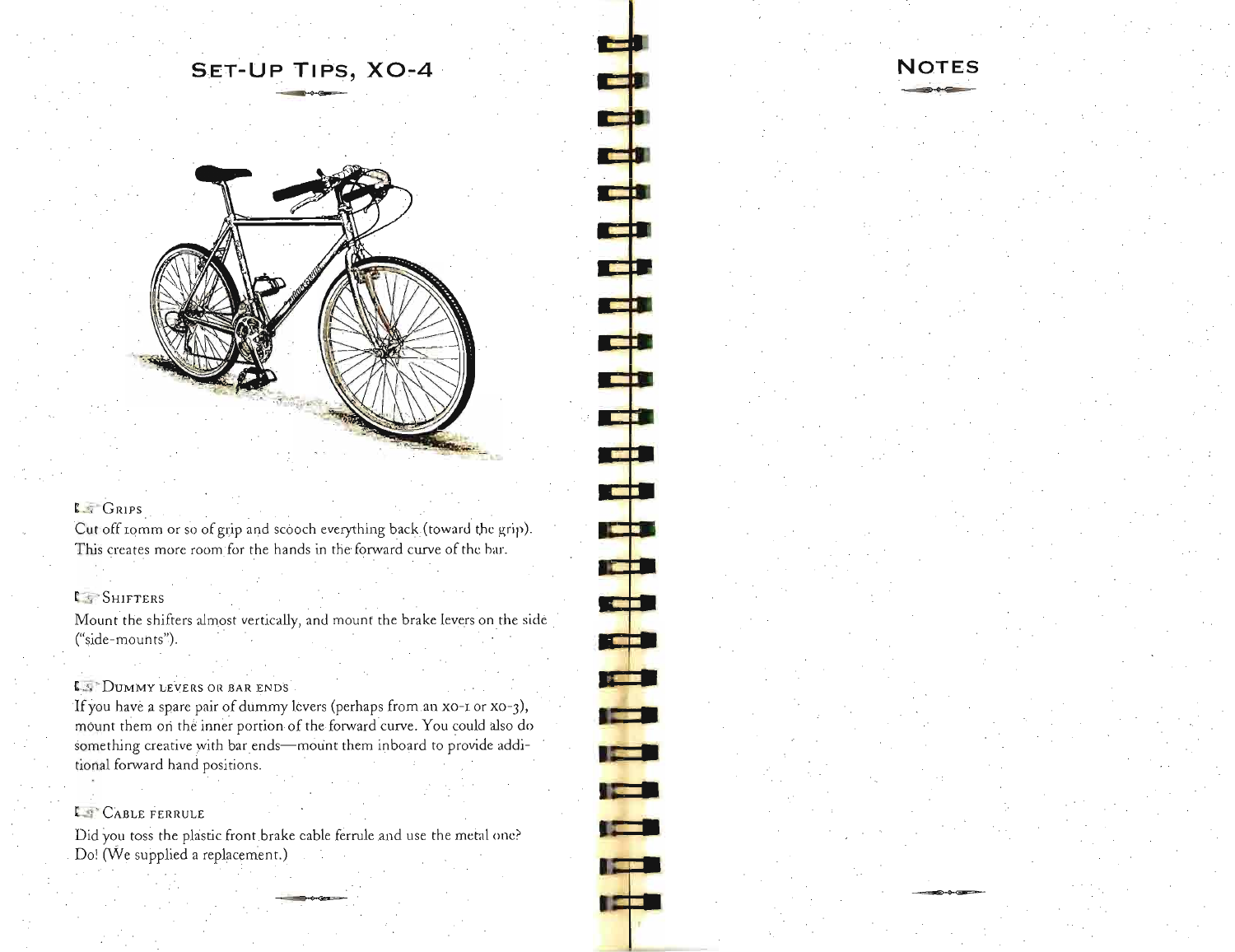# **SET-Up TIPS, XO-5**



**TELEVISION** 

O

m

**CTO** 

du

#### LE<sup>.</sup>MOUSTACHE BARS

You must have one set of Moustache Handlebars or drop handlebars or Priest handlebars around. Why not set up one of your xo-5s with these in place of the Arc bars?

#### **t.** DUMMY LEVERS OR BAR ENDS

If you have a spare pair of dummy levers (perhaps from an xo-1 or xo-3), mount them on the forward curve of the Arc bars: It works great. An alternative is adding bar ends to provide some forward hand positions.

#### L<sup>O</sup> CABLE FERRULE

Did you toss the plastic front brake cable ferrule and use the metal one? Do! (We supplied a replacement.)

#### [ ~ .. SPECIAL COMMUTING SET-UP

In the winter, set up at least one model with full fenders, panniers and all that winter commuter stuff. Show just how versatile these bikes can be, and they just might attract more interest.

# **NOTES**  -~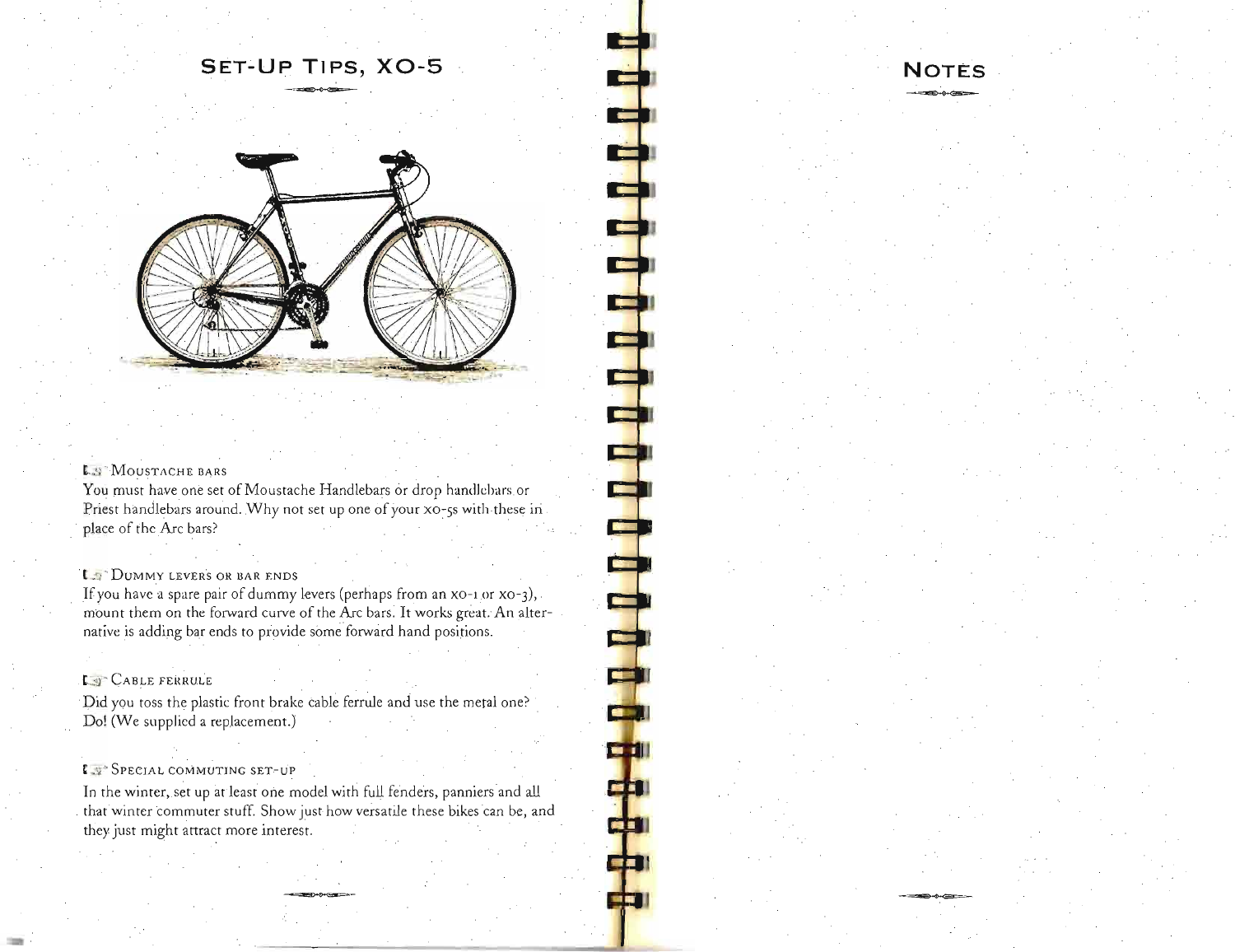# **SET-UP TIPS, MB-1, MB-2**

**• •** 

**The Second Second** 

**• •** 

**.. •** 

**I" •** 

**<sup>r</sup>•** 

**.. •** 

.. **•** -! <sup>~</sup>

**RESP** 

**COL** 

l. <sup>a</sup>,  $\mathbf{F}$ 

 $\mathbf{r}$ 

id 11

**III J** 

> ~ **:.** i

**• •** 

**• •** 

**I •** 

**NOTES** 



#### **E** S HANDLEBAR EXCHANGE

Set up one model with the same bar/shifter/brake lever arrangement as the xO-I-but use a shorter, taller stem (this may not be easy to find). If you want to get really custom, cut short, two-inch sections of pvc tubing in half and tape them in place in the handlebar radius. This makes an already comfortable handlebar luxurious.

#### **LET FORKS AND BRAKING**

The fork, by design, is more flexible (and more shock-absorbing) than oversized forks, so it chatters a bit if the rim gets sticky. To keep that from happening, make sure the brake pads are toed in sufficiently and then sand the rims to remove all stickum.

#### **I. ANGLE ADJUSTMENT: BRAKE AND SHIFT LEVERS**

Angle the stock brake levers and shift levers to about 50 degrees from the horizontal. Angling the shifter this way allows your thumb to move naturally as you push the lever and keeps you straight straight: as you show the level of the level of the level of brake lever. And besides, jf you don't angle the brake levers, you squeeze the brake levers, and the brake levers, and the start brake lever. And besides, if you don't angle the brake levers, you can't angle the shifters.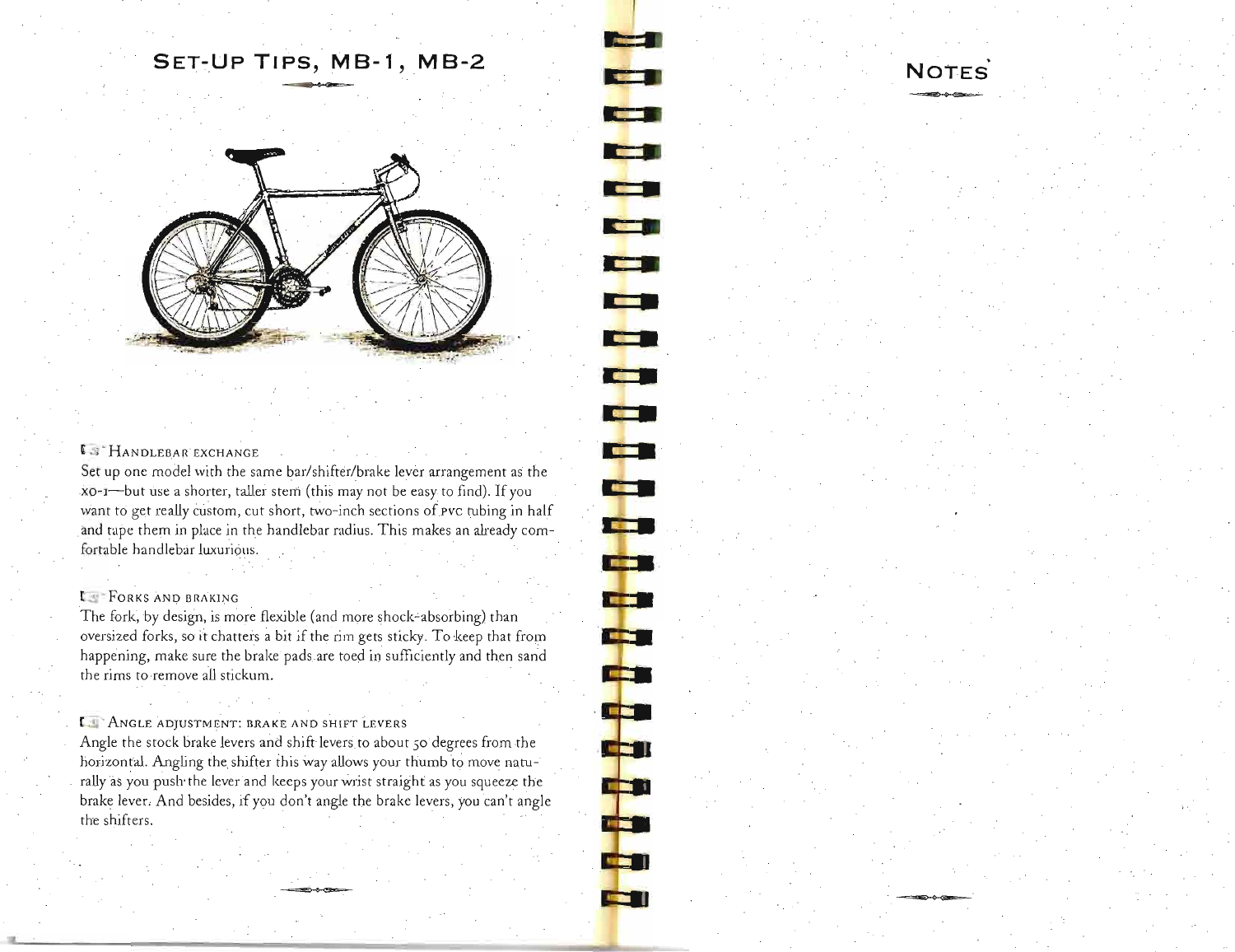# **SET-UP TIPS, MB-3, MB-4**

**NOTES** 



#### **HANDLEBAR EXCHANGE**

Set up one model with the same bar/shifter/brake lever arrangement as the xO-I-but use a shorter, taller stem (this may not be easy to find). **If** you want to get really custom, cut short, two-inch sections of pvc tubing in half and tape them in place in the handlebar radius. This makes an already comfortable handlebar luxurious.

#### **LET ANGLE ADJUSTMENT: BRAKE AND SHIFT LEVERS**

Angle the stock brake levers and shift levers to about 50 degrees from the horizontal. Angling the shifter this way allows your thumb to move naturally as you push the lever and keeps your wrist straight as you squeeze the brake lever. And besides, if you don't angle the brake levers, you can't angle. the shifters.

**• •** 

t۰

**TEST** 

rd

الأكا

Cil

**Report** 

**Tarif** 

Cþ

البكا

Ep

teb

**LED** 

الأعا

**TELE** 

TE 1

فأكا

**EXTERN** 

**•**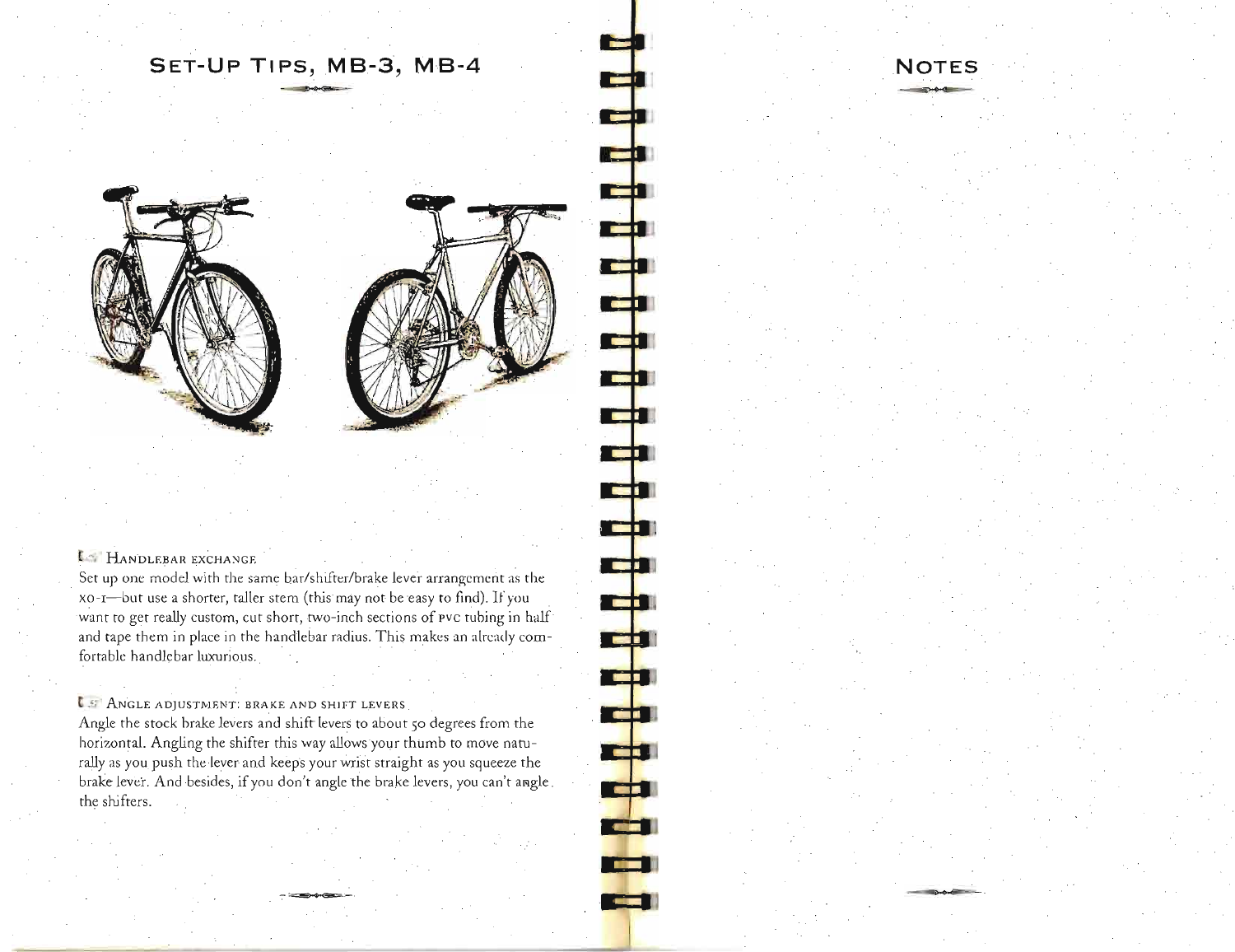# **SET-UP TIPS, MB-5, MB-6**



#### I :: ANGLE ADJUSTMENT: BRAKE AND SHIFT LEVERS

Angle the stock brake levers and shift levers to about 50 degrees from the horizontal. Angling the shifter this way allows your thumb to move naturally as you push the lever and keeps your wrist straight as you squeeze the brake lever. And besides, if you don't angle the brake levers, you can't angle · the shifters.

#### $L$   $SADDLE$

Put a fatter saddle on either of these bikes. Rob one from an x0-4 or 5 or from inventory. Although the stock saddle is wider than a standard racing saddle and is pretty soft, some of your customers ate bound to Want a cushier saddle, and we'd hate for the saddle to be the reason they bought something else. Should these bikes come stock with fatter saddles? ok-next year they will.

# ~ **NOTES** Iil <sup>~</sup>

**• • • •** 

ia al

 $-11.5$ 

**.....** 

**• •** 

**• •** 

**K •** 

**• •** 

**• •** 

n e s

**• • • •** 

**.: • • • • •** 

• **•** 

**PERSONAL PROPERTY The F** 

**The Li TABLE**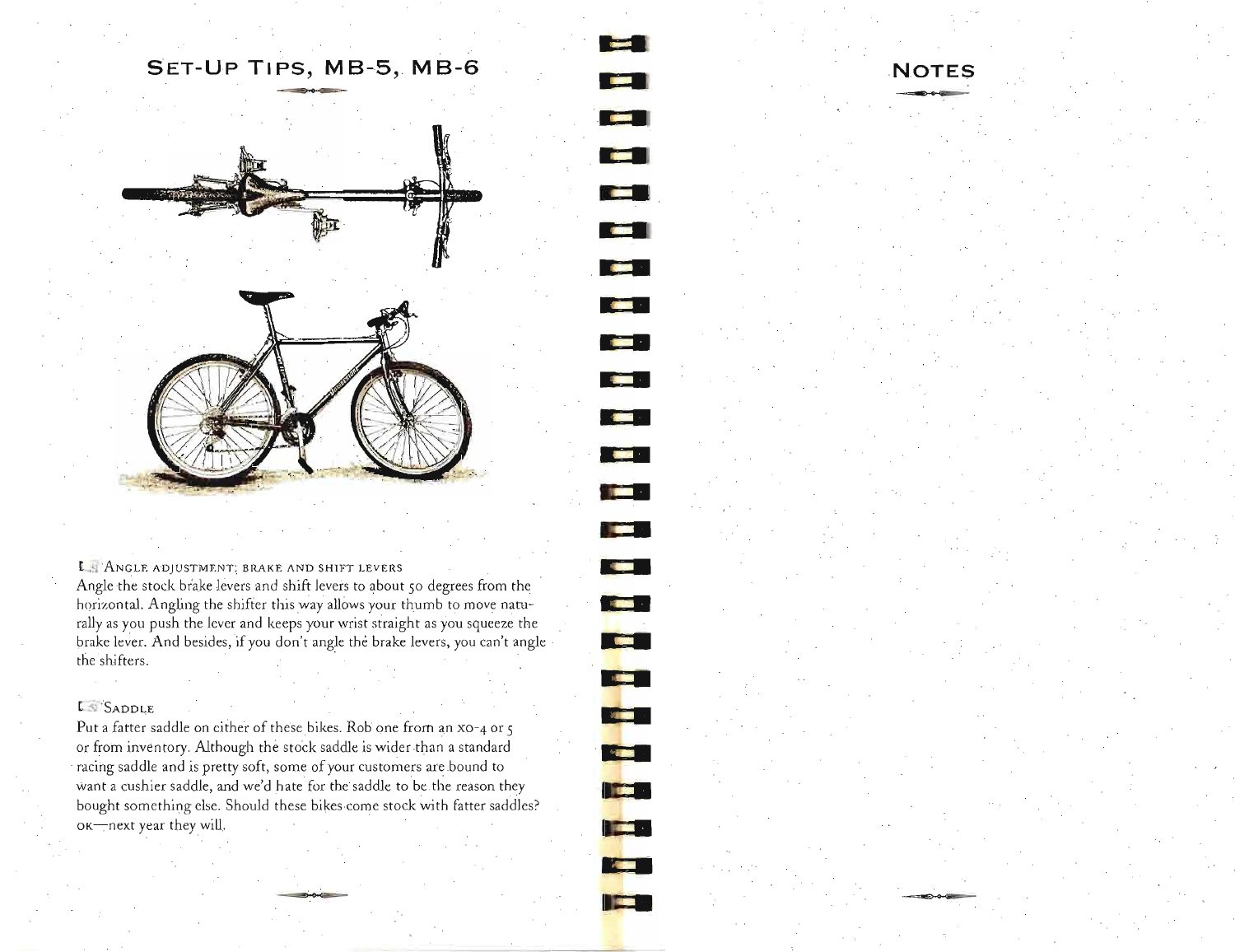# **SET-UP TIPS, BUB**



#### **L SHIFT LEVER**

Mount the shift lever on the Priest handlebar so that the travel is nearly ( vertical. In other words, make it a "side-mount."

#### *L* SADDLE POSITION

Scooch the saddle as fat back as possible on its rails. That spring saddle sits far forward on the post-good for triathletes, maybe, but not for the Bun's rider.

#### **I** SPOKES AND WHEELS

Be sure to true the wheels and tighten the spokes. The spokes seem particularly wobbly.

محدد

# **NOTES**

**---**

**11111** 

E

ch

다 لأكيل 2 Ŧ

**- 11111111111** 

ا ہے<br>الی

\$ tan a